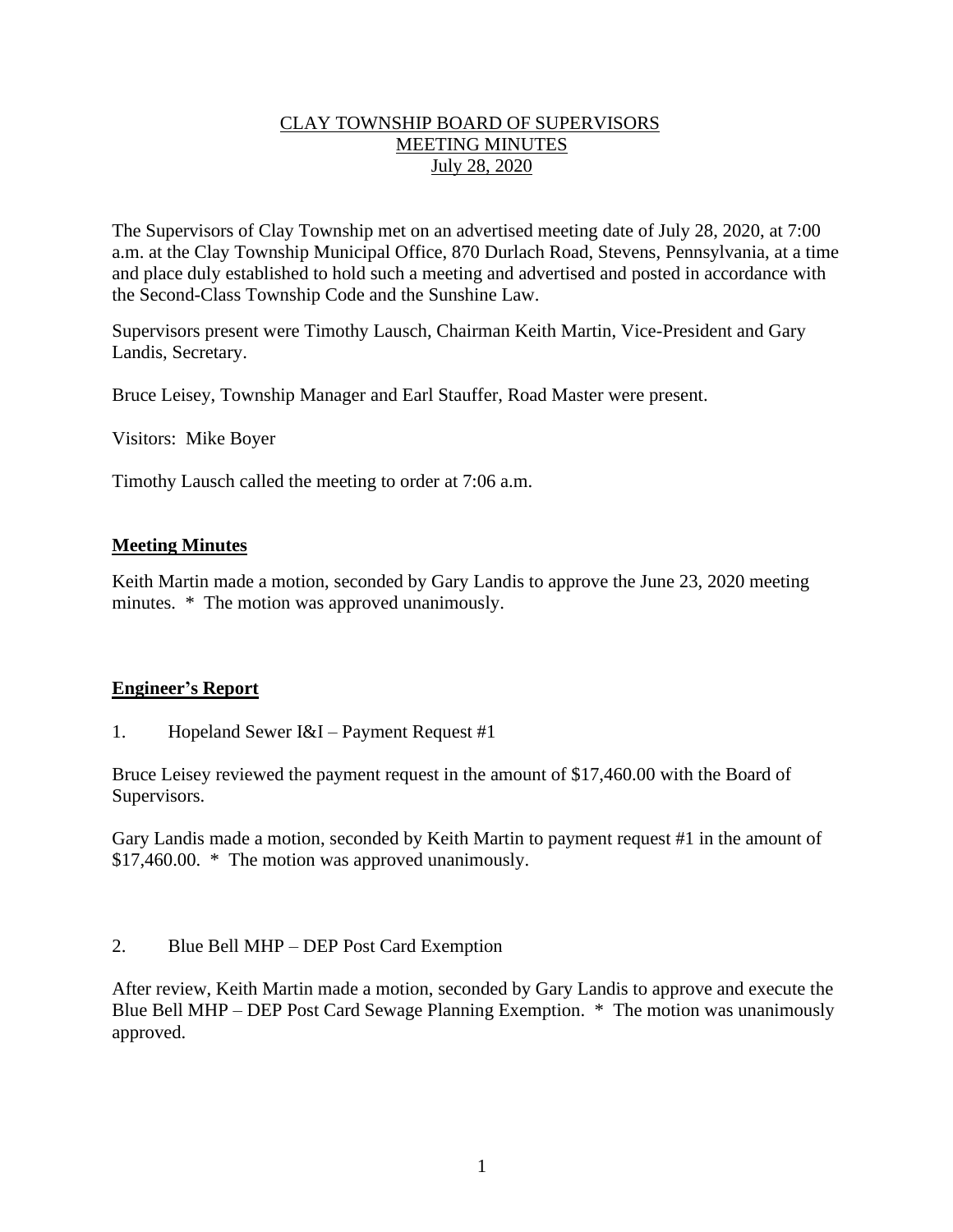3. Stephen Martin – Letter of Credit

Bruce Leisey reviewed the Martin documents with the Board of Supervisors.

Gary Landis made a motion, seconded by Keith Martin to approve escrow in the amount of \$36,436.33, Stormwater Management Agreement and MOU regarding planned improvements. \* The motion was unanimously approved.

## **Old Business**

1. Building Project Update

This item was table at this time.

## **New Business**

1. Road Master Update

Earl Stauffer informed the Board of Supervisors that the ultra-thin paving is scheduled to start the 2<sup>nd</sup> week of September.

There was discussion on seeding and fence removal/replacement for the Durlach Hill Road project.

2. Snyder Park Concert Request

Bruce Leisey and Earl Stauffer reviewed with the Board of Supervisors a request from the Baron Stiegel Lions Club to hold a free concert for the community at Snyder #2, Saturday August 29, 2020 from 6:00 PM – 9:00 PM.

Keith Martin made a motion, seconded by Gary Landis to approve request for concert on 8/29/20, the Lions Club will be required to comply with the CDC and PSATS Guidelines on social distancing and large gatherings as in effect at the time of the event. \* The motion was unanimously approved.

3. Update on Meeting Room and Temperature Testing Protocol

Bruce Leisey reviewed with the Board of Supervisors the updated Meeting Room COVID policy and temperature testing protocol which was agreed upon at the 7/13/20 meeting. Implementation of temperature testing will take place when all the testing equipment is received.